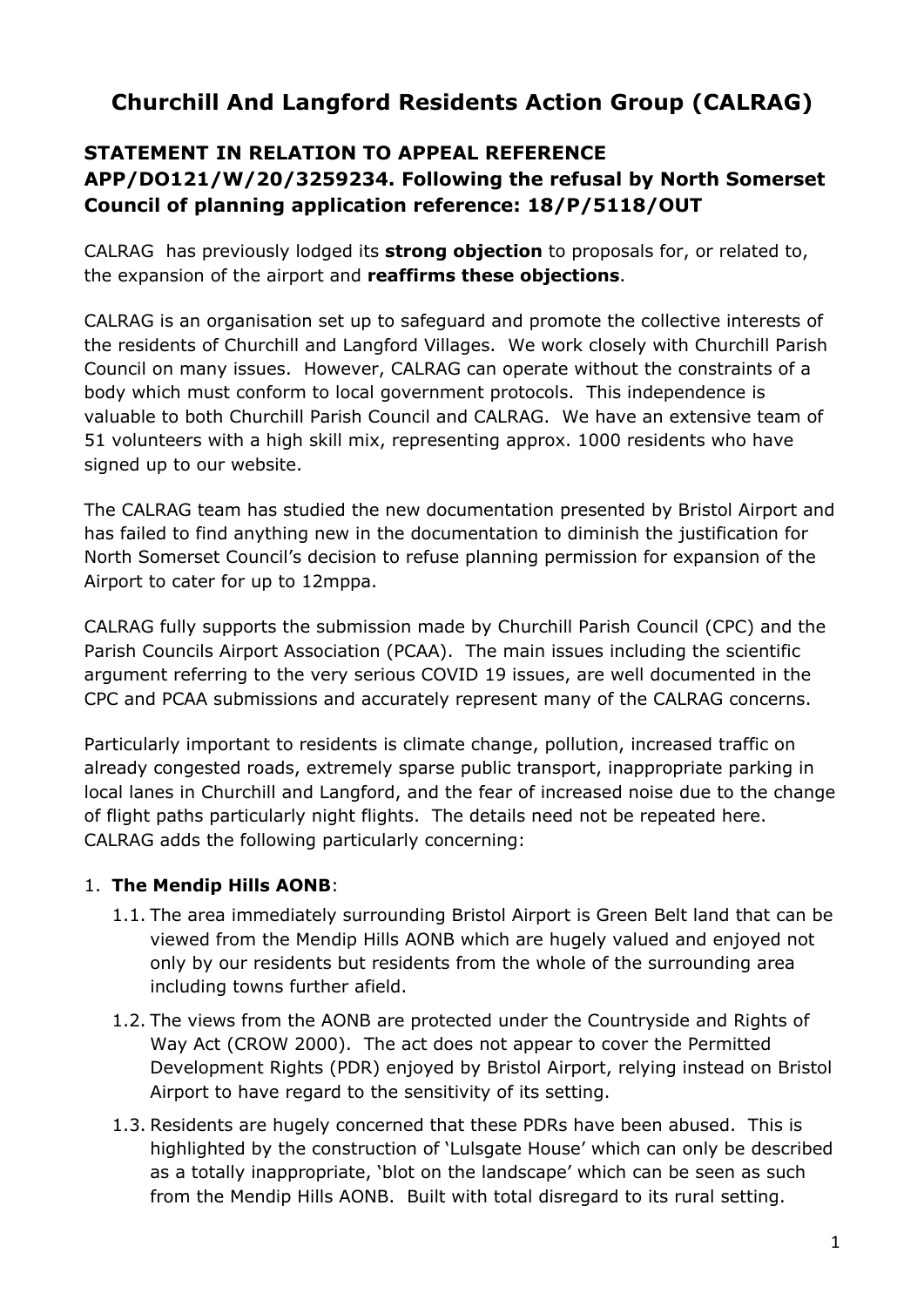- 1.4. Lulsgate House is currently for rent to other, non-airport users. A further example of misuse of permitted development rights.
- 1.5. A major concern is the unplanned urbanisation of the area through misuse of such PDRs.
- 1.6.A further concern from residents is light pollution spreading towards the Mendip Hills AONB to the south of the airport. Any further expansion will increase light pollution.
- 1.7. More than ever, AONBs such as the Mendip Hills need protection from noise, light and air pollution. They provide the source of quietude, the opportunity to exercise, a boost to physical and mental wellbeing. This has been made so much more evident by the extensive use of the area during the pandemic. There is a widespread recognition of the benefits of preserving these vital pockets of rurality for the health of the nation. You don't get more of these vital, tranquil spaces - you get fewer as they are eroded through unacceptable noise, light pollution and urban views. The COVID 19 pandemic has amply demonstrated that it is time to end irreversible erosion of vital rural amenities such as the Mendip Hills AONB and preserve them for generations to come.

#### 2. **Parking**:

- 2.1. Bristol Airport have failed to fulfil their previous planning condition to build a multi-story car park to the North of the main passenger building, preferring instead to use Permitted Development Rights to park on Green Belt Land.
- 2.2. Off-site car parking has spread over a wide area around Bristol airport on inappropriate sites with unsuitable road access. Churchill is 6 miles from Bristol Airport yet airport cars manage to park in totally absurd and inconvenient places. Planning enforcement appears to be unable to deal with this.

## **3. Global Climate change:**

3.1. The USA is shortly to re-join the Paris Climate Change Agreement providing a significant boost to the global climate fight. The UK hosts the UN Climate Change Conference in Glasgow on 1st November of this year. To allow the BAL application would be an embarrassment to the UK. Climate and the Environment are now the key issue facing North Somerset, the UK and the World. Surely, on a local, national and global basis, there can be no justification whatsoever to allow the Bristol Airport to expand.

## **4. SUMMARY**

- 4.1. CALRAG strongly objects to any expansion of Bristol Airport in the current circumstances.
- 4.2. CALRAG strongly supports the statements to the Bristol Airport Appeal made by both Churchill Parish Council and the Parish Councils Airport Association.
- 4.3. CALRAG's extra concerns are summarised by the abuse and fundamental disregard for planning rules and its blatant abuse of its Permitted Development Rights. Local and National Government seem unable to enforce conditions or restrictions. This has led to a detrimental lack of trust.